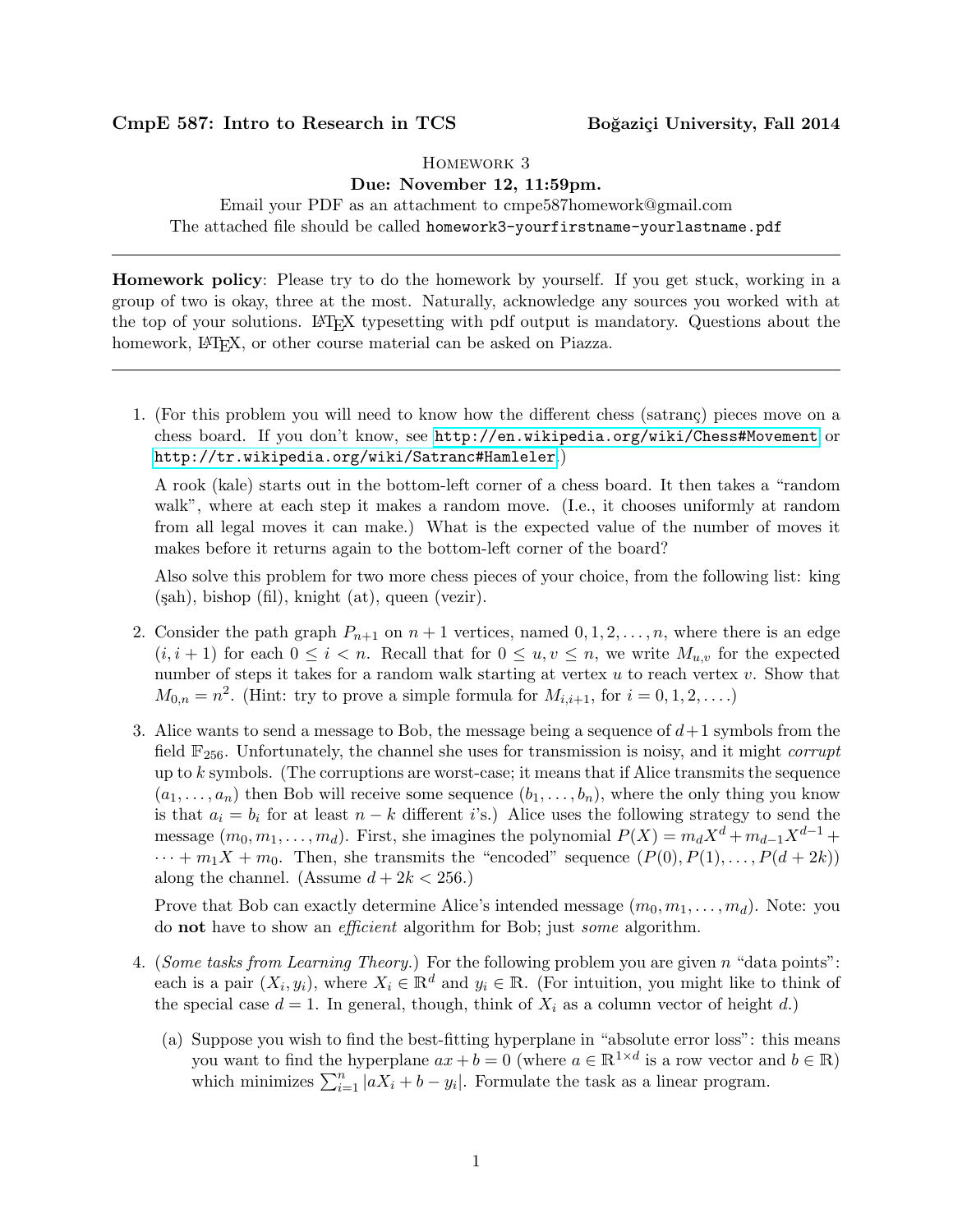- (b) Suppose that each  $y_i$  is either  $+1$  or  $-1$ . We say  $ax + b = 0$  is a weakly separating hyperplane for the data points if  $aX_i + b \geq 0$  whenever  $y_i = +1$  and  $aX_i + b \leq 0$ whenever  $y_i = -1$ . Formulate a linear program which is feasible (i.e., has a solution) if and only if there is a weakly separating hyperplane.
- (c) Continuing the above, say that  $ax + b = 0$  is a separating hyperplane if  $aX_i + b > 0$ whenever  $y_i = +1$  and  $aX_i + b < 0$  whenever  $y_i = -1$ . Show that linear programming can be used to decide if there is a separating hyperplane.
- (d) Continuing the above, suppose there is no separating hyperplane. Show that the hyperplane which minimizes "hinge loss" can be found using linear programming. Here the hinge loss of  $ax + b$  on a point  $(X_i, +1)$  is defined to be 0 if  $aX_i + b \ge 1$  and  $1 - (aX_i + b)$ otherwise; the hinge loss on a point  $(X_i - 1)$  is defined to be 0 if  $aX_i + b \le -1$  and  $(aX_i + b) - (-1)$  otherwise.
- (e) For all of the above problems, what if instead of hyperplanes we are looking for "quadratic surfaces"? This means equations of the form

$$
\sum_{1 \le k \le \ell \le d} c_{k\ell} x_k x_{\ell} + \sum_{1 \le k \le d} a_k x_k + b = 0.
$$

Show that we can still solve all of the problems using polynomial-sized linear programs.

5. Recall the Min-st-Cut problem. Given is a directed graph  $G = (V, E)$ , a nonnegative "cost"  $c_{uv}$  for each edge  $uv \in E$ , and two special vertices: the "source" vertex  $s \in V$  and the "target" vertex  $t \in V$ . The task is to find an st-cut  $S \subseteq V$  of minimal cost. Here an "st-cut" S means that  $s \in S$ ,  $t \notin S$ , and its cost is

<span id="page-1-1"></span><span id="page-1-0"></span>
$$
cost(S) = \sum_{\substack{uv \in E \\ u \in S, v \notin E}} c_{uv}.
$$

Consider the following Integer Linear Program, which has a variable  $x_{uv}$  for each edge  $uv \in E$ :

$$
\text{minimize} \qquad \sum_{uv \in E} c_{uv} x_{uv} \tag{1}
$$

such that 
$$
x_{uv} \in \{0, 1\}
$$
 for all  $uv \in E$  (2)

$$
\sum_{\text{edges } (u,v) \text{ along } P} x_{uv} \ge 1 \quad \text{for all paths } P \text{ from } s \text{ to } t. \tag{3}
$$

(a) Explain why this ILP exactly captures the Min-st-Cut problem.

Let's consider the LP you get when you "relax" the constraint [\(2\)](#page-1-0) to  $0 \leq x_{uv} \leq 1$ . Although this is an LP, it's not clear that you can solve it in polynomial time, because it actually might have exponentially many constraints! The reason is that there might be exponentially many paths in the graph from s to t.

However, it is a wonderful (though difficult-to-prove) fact about linear programming that you can efficiently solve such LPs as long as you have an efficient "separation oracle". What this means is the following: You need to show that there is an algorithm that, when given candidate values for the variables  $x_{uv}$ , either outputs "Yes, these satisfy all the constraints", or outputs, "No, here is a specific constraint that is not satisfied."